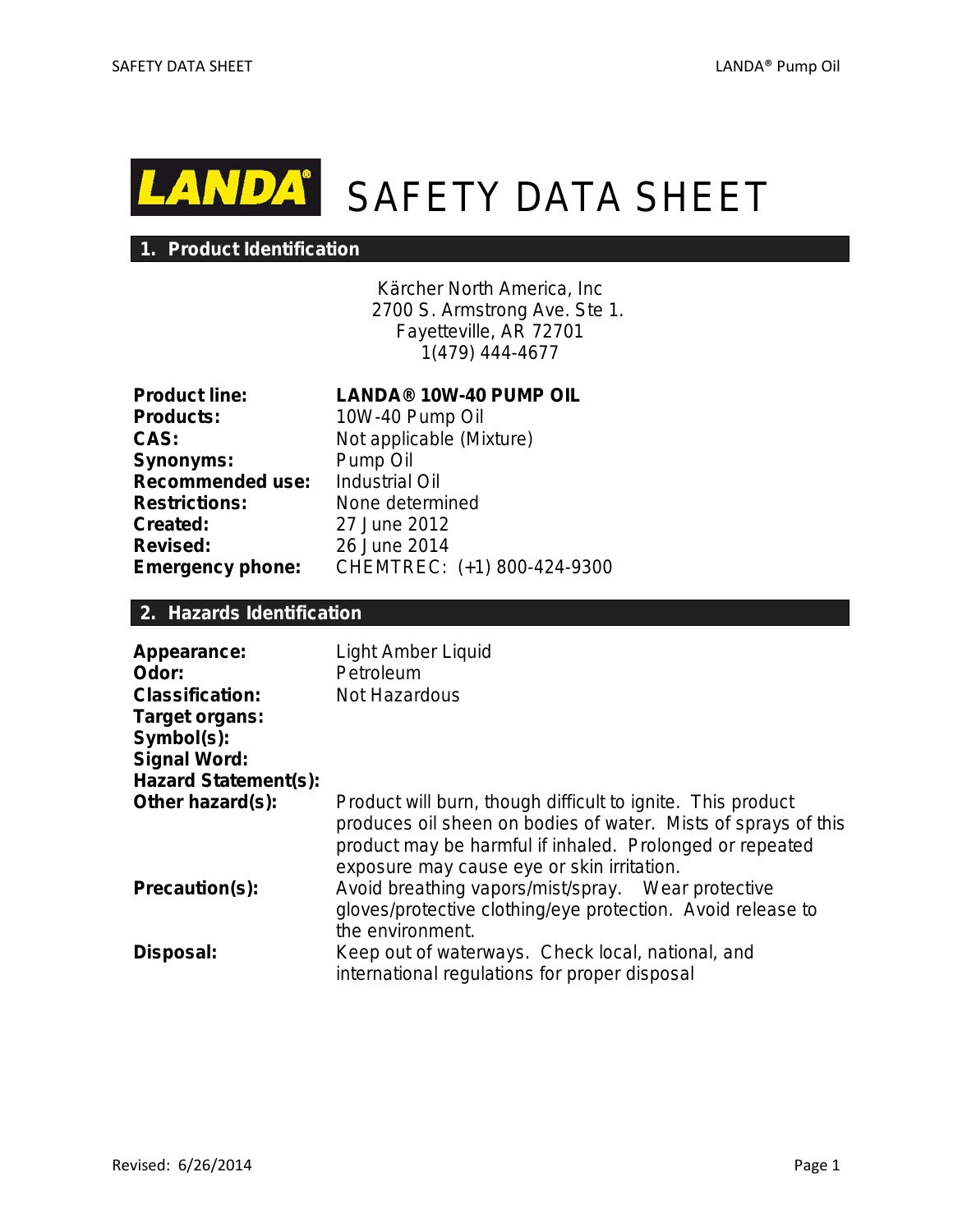# **3. Composition/Information on Ingredients**

### **Hazardous Ingredients:**

| Component      | CAS<br>No.     | $(wt\%$<br>Conc |
|----------------|----------------|-----------------|
| Mineral<br>Oil | <b>Mixture</b> | 00<br>98        |

| 4. First Aid Measures      |                                                                                                                                                                                                                         |  |
|----------------------------|-------------------------------------------------------------------------------------------------------------------------------------------------------------------------------------------------------------------------|--|
| <b>Eyes</b>                | Flush eyes with running water for at least 15 minutes. Get<br>medical attention if irritation persists                                                                                                                  |  |
| <b>Skin</b>                | Flush exposed area with running water for at least 15<br>minutes. Remove contaminated clothing and launder before<br>reuse. Get medical attention if irritation persists or if signs of<br>an allergic reaction appear. |  |
| <b>Inhalation</b>          | Move to fresh air. If nausea or other symptoms persist, get<br>medical attention. If not breathing, give artificial respiration.<br>If breathing is difficult, give oxygen and get medical attention<br>immediately.    |  |
| Ingestion                  | DO NOT INDUCE VOMITING. If vomiting occurs<br>spontaneously, lower head below hips to reduce risk of<br>aspiration.                                                                                                     |  |
| <b>Additional Info</b>     | Note to physician: Treat symptomatically.                                                                                                                                                                               |  |
| 5. Fire Fighting Measures  |                                                                                                                                                                                                                         |  |
| <b>Flash Point</b>         | > 93°C / 199°F (based on flammability of components)                                                                                                                                                                    |  |
| <b>Extinguishing Media</b> | Use water spray, fog, foam, dry chemical or $CO2$                                                                                                                                                                       |  |

**Unsuitable Media** Water jet may cause fire to spread

**Firefighting Procedures:** Fire-fighters should wear positive pressure self-contained breathing apparatus (SCBA) and full turnout gear

**Unusual Hazards** See section 10 for additional information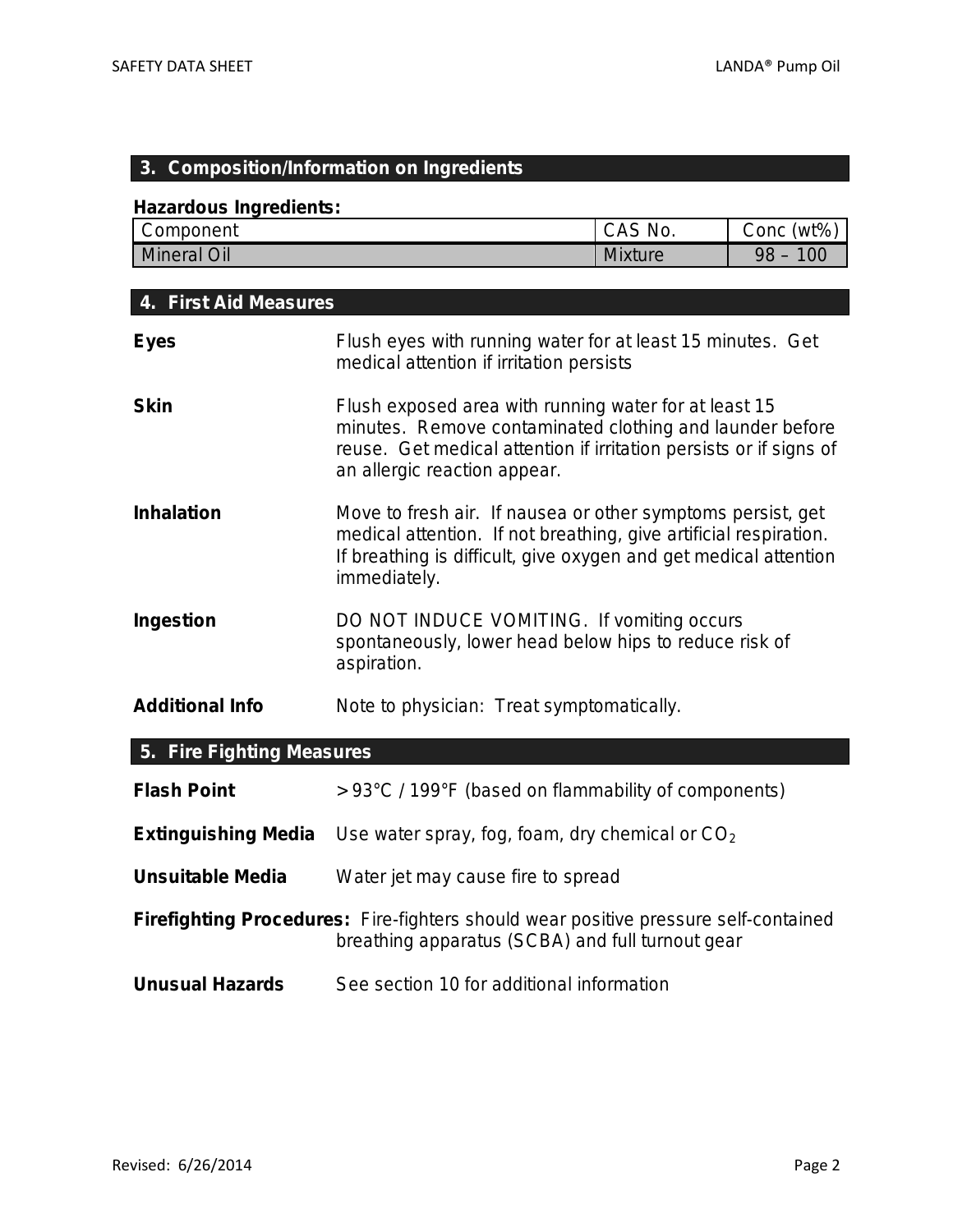# **6. Accidental Release Measures**

|                                                  | Personal precautions, protective equipment, and emergency procedures: Keep<br>unnecessary personnel away. Wear appropriate personal<br>protective equipment for emergency. Ventilate if released in<br>a confined area. Eliminate sources of ignition if it is safe to<br>do so. Wear suitable personal protective equipment and stop<br>the spread of material will adsorbent or socks if safe to do so.                                                                                                                                                                                                                                                                                                                                                                                                                  |
|--------------------------------------------------|----------------------------------------------------------------------------------------------------------------------------------------------------------------------------------------------------------------------------------------------------------------------------------------------------------------------------------------------------------------------------------------------------------------------------------------------------------------------------------------------------------------------------------------------------------------------------------------------------------------------------------------------------------------------------------------------------------------------------------------------------------------------------------------------------------------------------|
|                                                  | Environmental precautions: Avoid release to the environment. Prevent from<br>entering into soil, ditches, sewers, waterways or groundwater.<br>Produces oil sheen on waterways. Toxic to aquatic<br>organisms                                                                                                                                                                                                                                                                                                                                                                                                                                                                                                                                                                                                              |
|                                                  | <b>Methods for removal:</b> Use a pump or bucket to recover free liquid. Residual liquid<br>can be absorbed on inert material. Use non-sparking tools.                                                                                                                                                                                                                                                                                                                                                                                                                                                                                                                                                                                                                                                                     |
| 7. Handling and Storage                          |                                                                                                                                                                                                                                                                                                                                                                                                                                                                                                                                                                                                                                                                                                                                                                                                                            |
| <b>Max. Handling Temp:</b><br><b>Procedures:</b> | 70°C / 158°F<br>Open container in a cool, well ventilated area. Avoid<br>breathing vapors. Keep containers closed when not in use.<br>Use appropriate containment to avoid environmental<br>contamination. Avoid use in confined areas without adequate<br>ventilation. Areas of inadequate ventilation could contain<br>concentrations high enough to cause eye irritation,<br>headaches, respiratory discomfort or nausea. Avoid<br>breathing dust, fume, gas, mist, vapors, or spray. Wash<br>thoroughly after handling. Launder contaminated clothing<br>before reuse. Empty container contains product residue<br>which may exhibit hazards of the product. Dispose of<br>packaging or containers in accordance with local, regional,<br>national, and international regulations. Store away from<br>strong oxidizers |
| <b>Max Store Temp:</b>                           | 40°C / 104°F                                                                                                                                                                                                                                                                                                                                                                                                                                                                                                                                                                                                                                                                                                                                                                                                               |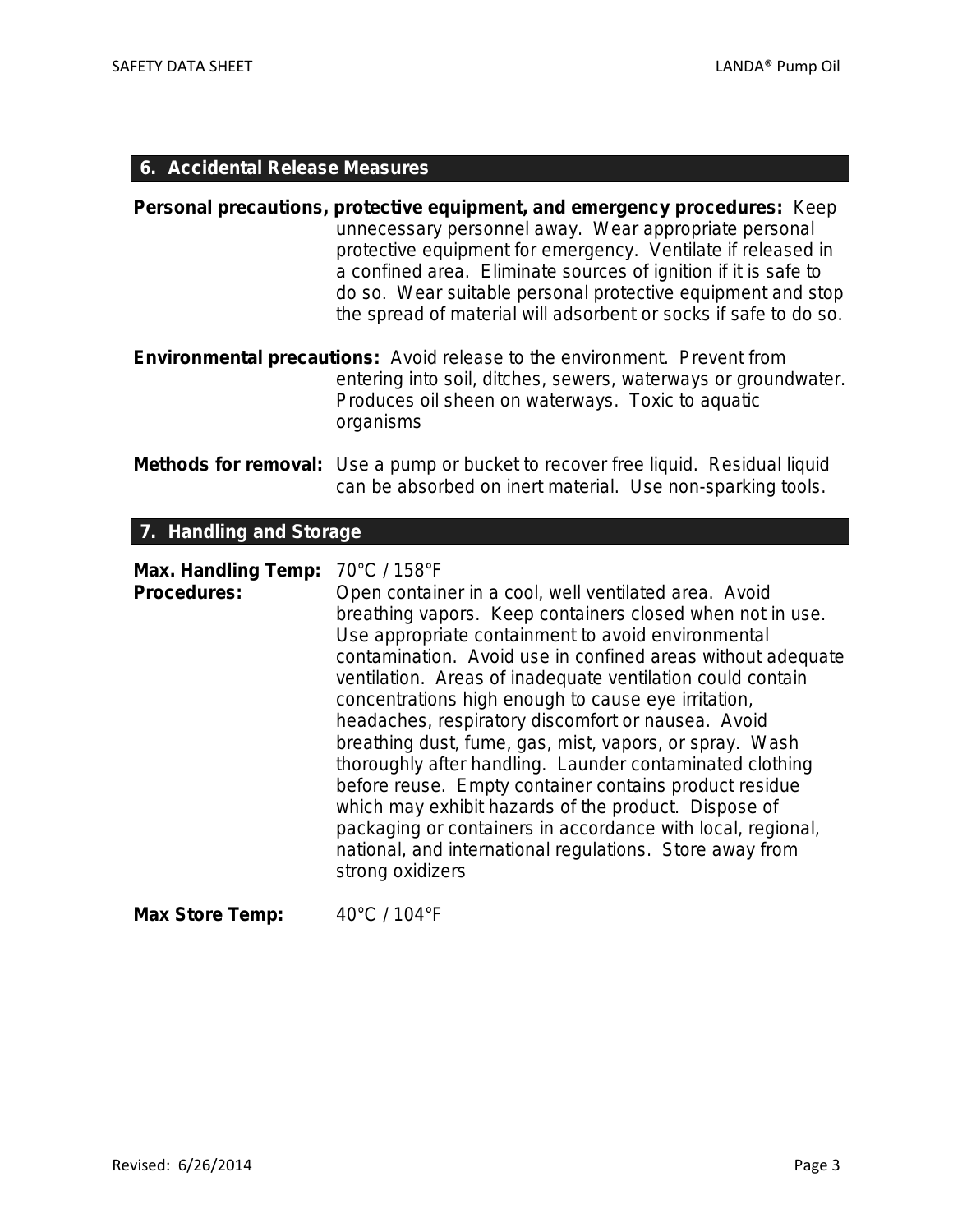### **8. Exposure Controls/Personal Protection**

### **Exposure Limits Guidelines by component**

*Mineral Oil (mists)* OSHA TWA: 5 mg/m3 ACGIH TWA: 5 mg/m3 TWA (Canada) 5 mg/m3 STEL (Canada) 10 mg/m3 EH40-MEL 5 mg/m3, 8 hours NOHSC 5 mg/m3, 8 hours

### **Other Exposure Limits:** None known

**Engineering Controls:** Use in a well ventilated area. Where possible, cover sources of oil sprays and mists with adsorbent cloth to minimize exposure to mineral oil mists. Keep concentrations of mist below exposure limits

### **Personal Protective Equipment**

| <b>Respiratory:</b> | Where mineral oil mists are generated – use full face<br>respirator with organic vapor cartridge.                                                     |
|---------------------|-------------------------------------------------------------------------------------------------------------------------------------------------------|
| Eye:                | Wear safety glasses where splashing or splattering may<br>occur                                                                                       |
| Gloves:             | Use nitrile or neoprene gloves. If material is hot, use<br>appropriately insulated gloves.                                                            |
| <b>Clothing:</b>    | Use neoprene or nitrile gloves. When handling at elevated<br>temperatures, use insulated apron or coat. Launder<br>contaminated clothing before reuse |
| Hygiene:            | Wash thoroughly after handling this product.                                                                                                          |

# **9. Physical and Chemical Properties**

| Appearance                    | Light amber liquid |
|-------------------------------|--------------------|
| Odor                          | Petroleum          |
| <b>Odor threshold</b>         | Not determined     |
| рH                            | Not determined     |
| <b>Melting Point</b>          | Not determined     |
| <b>Initial Boiling Pt/Rng</b> | Not determined     |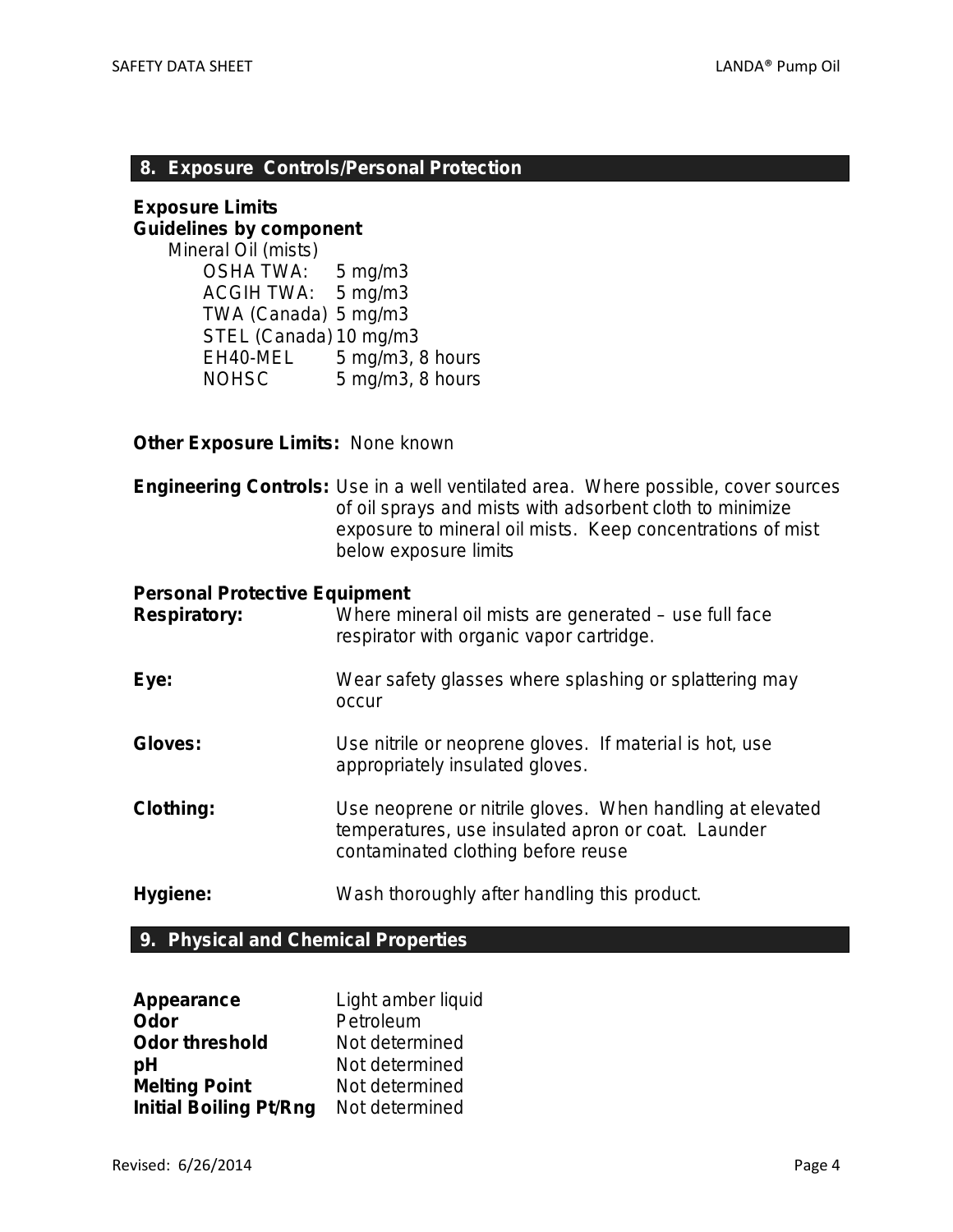| <b>Flash Point</b>                       | > 93°C / 199°F (estimated based on components)    |
|------------------------------------------|---------------------------------------------------|
| <b>Evaporation Rate</b>                  | Nil (where $nBuAc = 1$ )                          |
| Upper Flammable Lm Not determined        |                                                   |
| <b>Lower Flammable Lm</b> Not determined |                                                   |
| <b>Explosive Data</b>                    | Not determined                                    |
| <b>Vapor Pressure</b>                    | 0.013 torr @ 25 $\degree$ C / 68 $\degree$ F      |
| <b>Vapor Density</b>                     | Not determined                                    |
| <b>Volatile Organics</b>                 | Not determined                                    |
| <b>Density</b>                           | 0.9 mg/cu. cm $@15.6^{\circ}C$                    |
| <b>Solubility</b>                        | Insoluble in water, alcohols; soluble in organics |
| $K_{ow}$                                 | Not determined                                    |
| <b>Viscosity</b>                         | Varies with SAE viscosity grade (See SAE J300)    |
| <b>Autoignition Point</b>                | Not determined                                    |
| <b>Decomposition Temp</b> Not determined |                                                   |

# **10.Stability and Reactivity**

| <b>Stability</b>                         | Material is normally stable at normal temperatures and                      |  |
|------------------------------------------|-----------------------------------------------------------------------------|--|
|                                          | pressures                                                                   |  |
| <b>Decomposition Temp</b> Not determined |                                                                             |  |
| <b>Incompatibility</b>                   | Oxidizers and reducers                                                      |  |
| <b>Polymerization</b>                    | Will not occur                                                              |  |
|                                          | <b>Thermal Decomposition</b> Smoke, oxides of carbon, sulfur and nitrogen   |  |
| <b>Conditions to Avoid</b>               | Keep away from heat, flames, strong oxidizers and strong<br>reducing agents |  |

# **11.Toxicological Information**

#### **- Acute Exposure –**

| <b>Eye Irritation</b>         | Not expected to cause eye irritation by acute exposure.<br>Prolonged or repeated exposure may cause irritation                                                                                     |
|-------------------------------|----------------------------------------------------------------------------------------------------------------------------------------------------------------------------------------------------|
| <b>Skin Irritation</b>        | Not expected to cause skin irritation by acute exposure.<br>Prolonged or repeated exposure may cause irritation, or<br>dryness/cracking of the skin.                                               |
| <b>Respiratory Irritation</b> | Mists of mineral oils, if inhaled, may be irritating. Acute<br>exposure above the permissible                                                                                                      |
| <b>Dermal Toxicity</b>        | Not expected to be toxic to the skin.                                                                                                                                                              |
| <b>Inhalation Toxicity</b>    | Inhalation of this product is not expected to be toxic.<br>Exposure to mineral oil mists may be harmful. Symptoms of<br>over-exposure to mineral oil mists may be similar to that of<br>pneumonia. |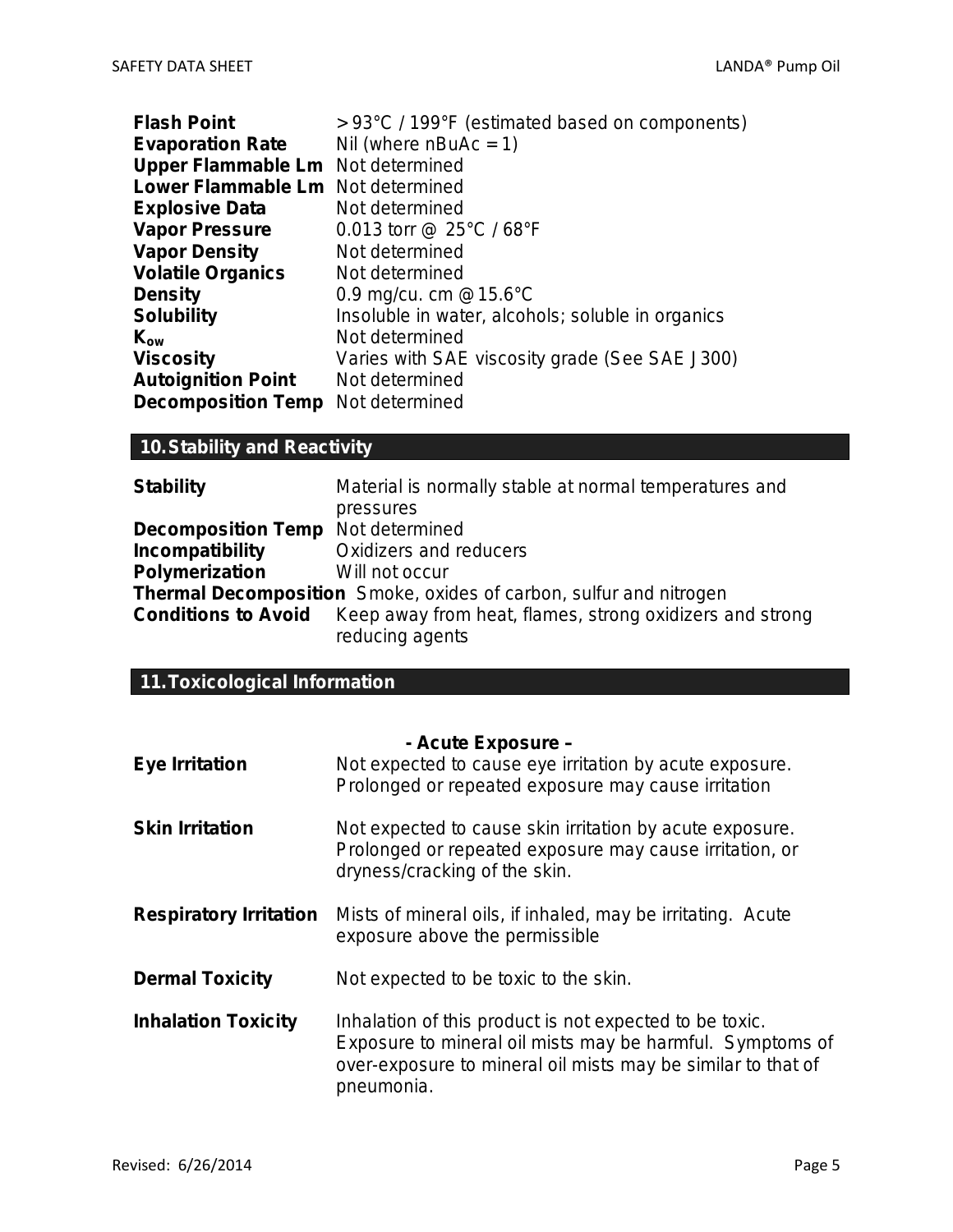| <b>Oral Toxicity</b>              | Not expected to be harmful. LD50 in rats exceeds 5g/Kg.                                                                                                                                                                    |
|-----------------------------------|----------------------------------------------------------------------------------------------------------------------------------------------------------------------------------------------------------------------------|
| <b>Aspiration Hazard</b>          | This product does not present a classifiable hazard of<br>aspiration due to viscosity - however, this product may be<br>fatal if swallowed and enters airways, particularly in those<br>with weakened respiratory systems. |
|                                   | - Chronic Exposure -                                                                                                                                                                                                       |
| <b>Chronic Toxicity</b>           | No data available to indicate product or components present                                                                                                                                                                |
|                                   | at greater than 0.2% are chronic health hazards                                                                                                                                                                            |
| Carcinogenicity                   | This product contains mineral oils which are considered to be<br>severely refined and not considered to be carcinogenic under                                                                                              |
|                                   | IARC. All of the oils in this product have been demonstrated                                                                                                                                                               |
|                                   | to contain less than 3% extractables by the IP 346 test.                                                                                                                                                                   |
| <b>Mutagenicity</b>               | No data available to indicate product or any components at                                                                                                                                                                 |
|                                   | greater than 0.1% are mutagenic or genotoxic.<br>Reproductive Toxicity No data available to indicate product or any components at                                                                                          |
|                                   | greater than 0.1% may cause reproductive toxicity.                                                                                                                                                                         |
| <b>Teratogenicity</b>             | No data available to indicate product or any components at                                                                                                                                                                 |
|                                   | greater than 0.1% may cause teratogenic effects.                                                                                                                                                                           |
|                                   | - Additional Information -                                                                                                                                                                                                 |
| <b>Other</b>                      | No other health hazards known                                                                                                                                                                                              |
|                                   |                                                                                                                                                                                                                            |
|                                   |                                                                                                                                                                                                                            |
| <b>12. Ecological Information</b> |                                                                                                                                                                                                                            |
|                                   | - Environmental Toxicity -                                                                                                                                                                                                 |
| <b>Miscellaneous</b>              | No LD/LC/EC50 data was collected for this product.                                                                                                                                                                         |
|                                   | Classification is based on classification of components and                                                                                                                                                                |
|                                   | summation formula. Expected to be very toxic to aquatic<br>organisms with chronic, long-lasting effects.                                                                                                                   |
|                                   |                                                                                                                                                                                                                            |
|                                   | - Environmental Fate -                                                                                                                                                                                                     |
| <b>Biodegradation</b>             | The petroleum oil in this product is not readily biodegradable,                                                                                                                                                            |
|                                   | but can be broken down by microorganisms and is therefore<br>considered to be inherently biodegradable. Some                                                                                                               |
|                                   | components of this product may persist in the environment                                                                                                                                                                  |
| <b>Bioaccumulation</b>            | The petroleum oil in this product has a $K_{ow}$ greater than 5.3                                                                                                                                                          |
|                                   | and is regarded as having the potential to bioaccumulate. In                                                                                                                                                               |
|                                   | practice, metabolic processes may reduce this potential.<br>This product is expected to have low soil mobility due to very                                                                                                 |
| <b>Soil Mobility</b>              | low water solubility and low vapor pressure. Petroleum oils                                                                                                                                                                |
|                                   | adsorb to soil and sediment. Once adsorbed, the product is                                                                                                                                                                 |
| <b>Other Effects</b>              | expected to adhere to soil until it is slowly biodegraded.<br>Product will produce oil sheen and float on the surface of                                                                                                   |

bodies of water. The product will spread across the surface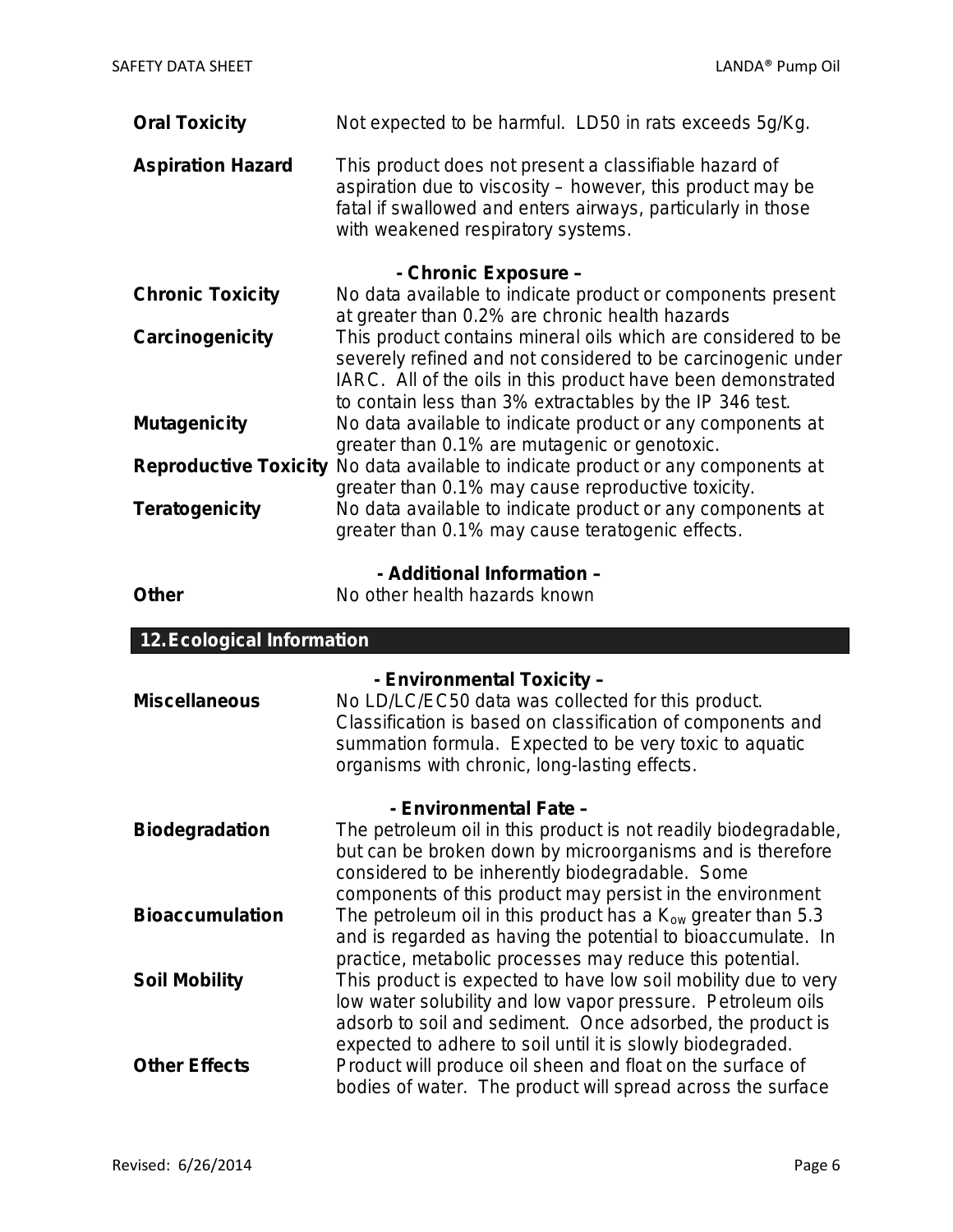as a function of viscosity and velocities of water and surface wind.

### **13. Disposal Considerations**

#### **Disposal Considerations**

All disposal practices must be in accordance with local, regional, national, and international regulations. Do not dispose in a landfill. Wherever possible, recycle product to used oil collection facilities in accordance with applicable regulations.

### **Contaminated Containers or Packaging**

Dispose of packaging or containers in accordance with local, regional, national, and international regulations

### **14. Transportation Information**

Description shown may not apply to all shipping situations. Consult applicable shipping codes to determine any additional shipping requirements

| <b>US DOT</b> | Not Regulated |
|---------------|---------------|
|---------------|---------------|

\*If shipped by land in a packaging having a capacity of 3,500 gallons or more, the provisions of 49 CFR, Part 130 apply. (Contains oil)

| <b>UN No</b>            | Not applicable |
|-------------------------|----------------|
| <b>UN Proper Name</b>   | Not applicable |
| <b>UN Class</b>         | Not applicable |
| <b>Packing Group</b>    | Not applicable |
| <b>Marine Pollutant</b> | *No            |

**\***Product contains petroleum oil – please review MARPOL Annex I before shipping this product navigable water.

### **IMDG** Not Regulated

\*U.S. DOT compliance requirements may apply. See 49 CFR 171.22, 23 & 25. If transported in bulk by marine vessel in international waters, product is being carried under the scope of MARPOL Annex I.

### **ICAO/IATA** Not Regulated

**\***U.S. DOT compliance requirements may apply. See 49 CFR 171.22, 23, & 24.

| 15. Regulatory Information      |                                                                                                                                                                                                   |
|---------------------------------|---------------------------------------------------------------------------------------------------------------------------------------------------------------------------------------------------|
| - Global Chemical Inventories - |                                                                                                                                                                                                   |
| <b>USA</b>                      | All components of this material are on the US TSCA or are<br>exempt                                                                                                                               |
| <b>Other TSCA Reg.</b>          | None known                                                                                                                                                                                        |
| EU                              | Components of this product comply with EU 7 <sup>th</sup> Amendment<br>and are approved for EU sales. Records must be maintained<br>and reported to EU only registrants if product is imported to |